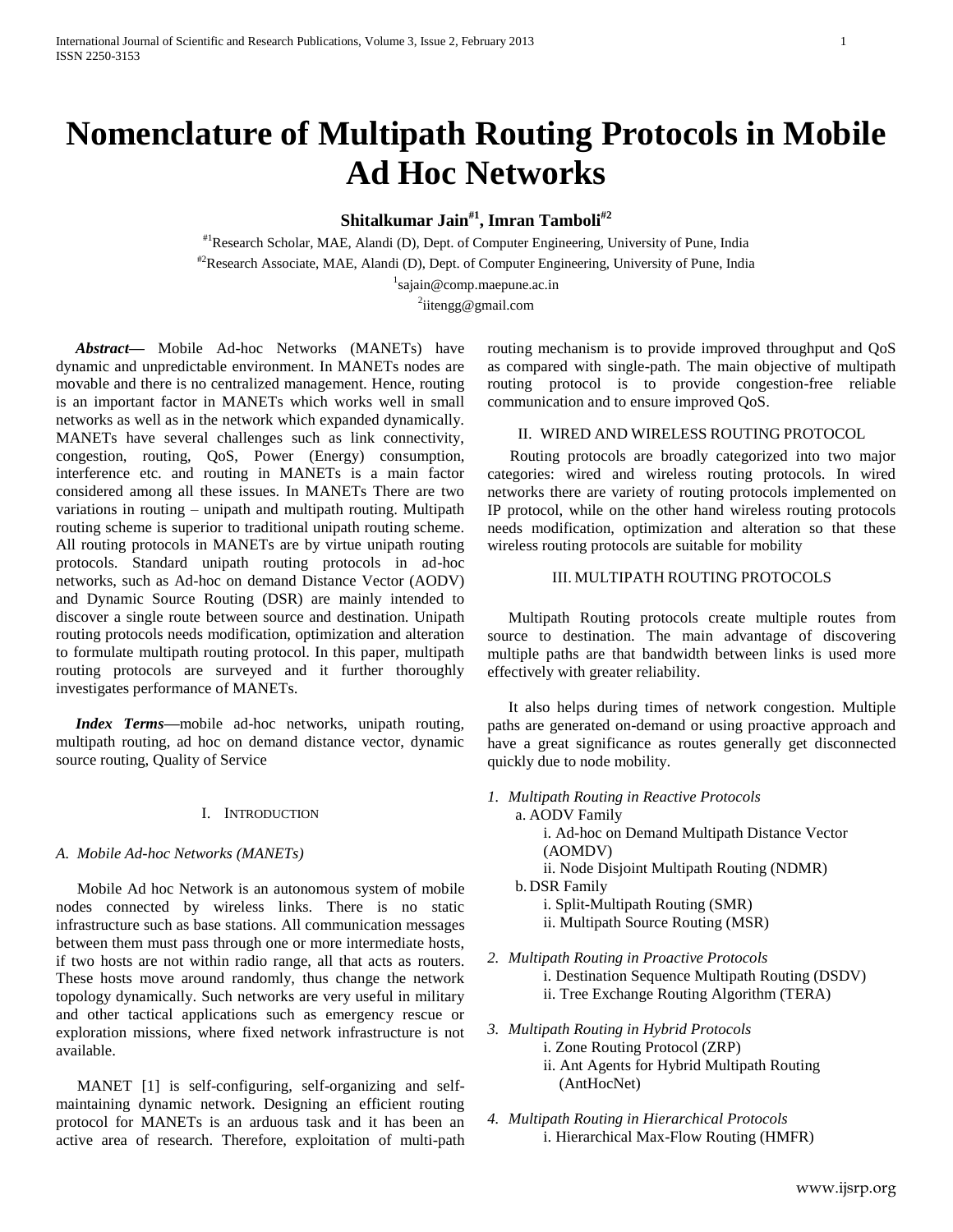- ii. Hierarchical State Routing (HSR)
- iii. Zone-based Hierarchical Link State (ZHLS)
- *5. Multipath Routing in Power-Aware Protocols*

i. Multipath on-demand Routing (MDR) ii. Energy and Mobility aware Geographical Routing (EM-GMR) iii. Braided Multipath Routing (BGR)

- *6. Multipath Routing in Multicasting Protocols*
	- i. Multipath Multicast Routing Protocol (MRPM) ii. Multi-Objective Multipath Routing Algorithm for Multicast Flows (MMRAM)
- *7. Multipath Routing in Security Protocols* i. Multipath TCP Security (MTS)

*A. Multipath Routing in Reactive Protocols*

These are on-demand routing protocols as they determine route when it is actually needed. They are relatively faster and perform efficient recovery from the route failures. By virtue *Dynamic Source Routing* (DSR) and *Ad-hoc on-demand Distance Vector Routing* (AODV) [2] are basic reactive singlepath routing protocols. *Split Multipath Routing* (SMR) [6] and *Multipath Source Routing* (MSR) are direct descendents of DSR, while *Ad-hoc On Demand Multipath Distance Vector* (AOMDV) [6] and *Node-Disjoint Multipath Routing Protocol* (NDMR) [6], both extends multi-path capability and evolved from AODV.

MSR distributes traffic over multiple paths to achieve minimum mean delay; it also makes decision when to use singlepath and when to use multiple paths. Issue with MSR is processing overhead of originating the packets.

SMR reduces the frequency of route discovery process thus is reduces control overhead in the network. The basic router discovery mechanism of DSR is used in SMR protocol, but an intermediate node is not allowed to reply from its route cache if it has some routes available to the destination. The drawback of SMR is redundant overhead of packets since intermediate node is not dropping duplicate request messages.

NDMR [6] is modification of AODV. It avoids overlapping of paths by formation of node-disjoint paths and link-disjoint paths. In node-disjoint path no node is common while in linkdisjoint path, no link is common. This is accomplished during route discovery process. Issue with NDMR is, if there are fewer nodes in the path, this path is likely to break. Destination has the responsibility to choose the node-disjoint path. In order to limit the overhead packets, the number of path is restricted to three. AOMDV is also modified version of AODV. Destination node selects a path that passes through more reliable nodes. If node hears route request message and also hears broadcast of this message from another node, it does not broadcast this message.

This is the way to reduce large number of broadcasts during route discovery process.

# *B. Multipath Routing in Proactive Protocols*

Proactive routing protocols are table driven and maintain route updates among all nodes at all time. *Destination Sequenced Distance Vector Routing* (DSDV) [4] is proactive, table-driven routing protocol. Like reactive routing algorithms, proactive protocols are capable of repairing broken routes in short time. To repair the broken routes it continuously monitors the topology. It needs periodic update at regular time intervals.

Another extension to standard distance vector routing is *Tree Exchange Routing Algorithm* (TERA) [18]. TERA is based on asynchronous distributed distance vector routing but uses several additional tables to allow path construction. This avoids countto-infinity problem which causes a very slow adaptation to the new network topologies.

# *C. Multipath Routing in Hybrid Protocols*

A hybrid protocol combines pros of both on-demand and proactive routing protocols. *Zone Routing Protocol* (ZRP) [19] it uses proactive protocol in the neighborhood of a node and reactive protocol for routing between neighborhoods. It acts like cluster based network where a node acts as a cluster head. As it is combination of proactive and on-demand protocol it gives better performance. ZRP was proposed to reduce the control overhead of proactive routing protocol and decrease the latency caused by the route discovery in reactive strategy. If source and destination are in the same local zone, the packet destined for the destination delivered immediately, else reactive route discovery is used to construct the routes.

Let us describe another familiar hybrid routing algorithm, *Ant Agents for Hybrid Multipath Routing in Mobile Ad-hoc Network* (AntHocNet) [20] Specifically, the algorithm is reactive in the sense that it does not try to maintain up-to-date routing information between all the nodes in the network, but instead concentrates its efforts on the pairs of nodes between which communication sessions are taking place. It is proactive in the sense that for those ongoing communication sessions, it continuously tries to maintain and improve existing routing information.

# *D. Multipath Routing in Hierarchical Protocols*

Hierarchical routing protocols avoids excessive overhead by restricting the local traffic to the local management and only global movements are reported between hierarchical layers or zones. Hierarchical Max-Flow routing forwards the packets and reduces the failure impact. It is stated that computational complexity of Max-Flow routing is high hence it is not used in moderate size networks. *Hierarchical State Routing* (HSR) [21] based on multilevel clustering levels such as physical and logical. Hierarchical address of every node is stored in an HSR table, merit of HSR is as it maintains the hierarchical information about the networks, and it automatically reduces size of routing table. Challenges in HSR are exchanging the information concerned to all the levels of the hierarchy and election of leader in every cluster is cumbersome.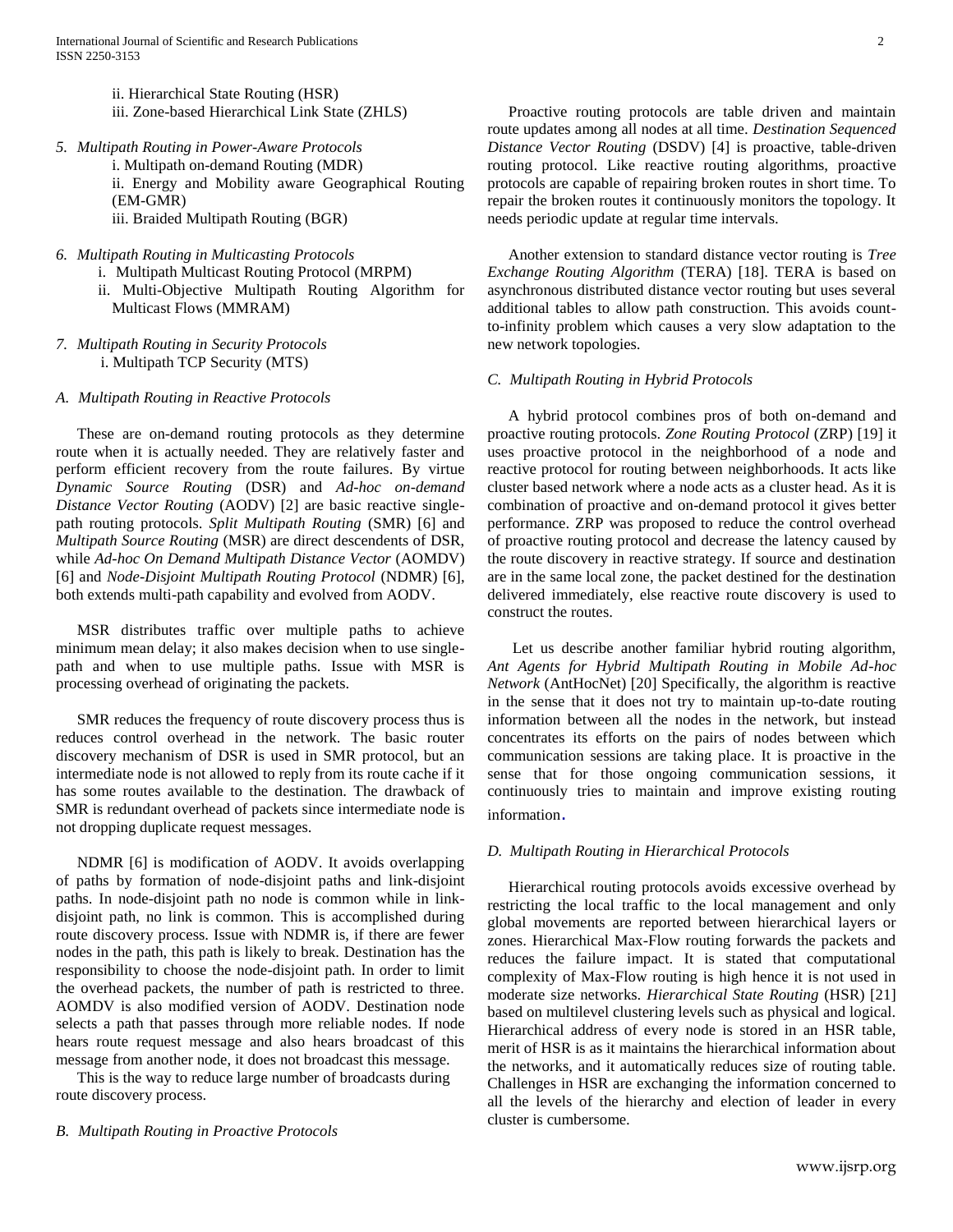In *Zone-based Hierarchical Link State Routing* (ZHLS) [22], cluster heads are not defined. Creation of Zone-Level topology information is distributed to all nodes and reduces the traffic and avoids single-point-of-failure. Maintaining Zone-Level topology produces additional traffic which degrades the performance of the algorithm.

## *E. Multipath Routing in Power-Aware Protocols*

A multipath routing protocol that improves energy efficiency of a network falls into this category. A mobile node is usually equipped with a battery of limited capacity. These protocols maximized network life by efficiently using the battery of mobile node. Nodes they consume power while sending, processing and forwarding data as well as control packets. Low power of node also leads to failure of connectivity and node. As power consumption of mobile nodes is another area of research there is need of energy-efficient algorithms for seamless connectivity. Energy and power related issues are primarily at physical layer; this gives rise to cross-layer approach which is relatively new topic.

*Multipath on-demand Routing* (MDR) [6] evolved from DSR but it has different route maintenance option. Unlike DSR, the route request packet does not collect the routing information; hence route request packet does not get larger as it travels along the possible path.

*Energy and Mobility aware Geographical Multipath Routing Protocol* (EM\_GMR) [6] is another protocol in which while selecting next hop, a mobile node should consider the remaining battery capacity, mobility and distance of that next hop to the destination. Fuzzy logic system is developed and applied to the next hop to the destination.

*Braided Multipath Routing* (BGR), [6] as node-disjoint multipath routing is not energy efficient, because a node-disjoint path may have longer hops compared to the shortest hop paths.

## *F. Multipath Routing in Multicasting Protocols*

*Multipath Multicast Routing Protocol* (MRPM) [13] is an example of this category. A method chooses the next hop when multiple equal cost next hops are present. It is quick distributes dynamic algorithm that manages network resources efficiently. *Multi-Flow Real Time Transport Protocol* (MRTP) [14] is meshbased ad hoc based protocol that offers multipath routing for multicast application. It is based on *Real-Time Protocol* (RTP) and *Real-Time Transport Control Protocol* (RTCP). RTP is by virtue multicast-oriented protocol for real-time applications. MRTP improves effective path discovery and data partitioning techniques by improving queuing performance of real-time traffic.

*Multi-Objective Multipath Routing Algorithm for Multicast Flows* (MMRAM) [15] proposes multi-objective traffic engineering scheme using different distribution trees to multicast several flows. It combines maximum link utilization, hop count, total bandwidth consumption and total end-to-end delay into single aggregated flow. Therefore, MMRAM is suited for *Multiprotocol Label Switching* (MPLS).

## *G. Multipath Routing in Security Protocols*

MANETs are vulnerable to external attacks or threats that compromised the security of communication in MANETs. Therefore, there is need to devise end-to-end security mechanism by exploiting use of multipath routing. The existence of multiple paths used to increase robustness and data confidentiality. The scheme is presented in [16].

*Multipath TCP Security* (MTS) is multipath routing algorithm for data security discussed in [17], source node chooses the available routes adaptively rather than testing the "stored routes" one by one exhaustively. This algorithm is tested against AODV, DSR and concluded security level is good.

#### IV.CONCLUSION

In this work, we have highlighted merit and demerits of several variations of multipath routing protocols with different topologies. There is need of modification, optimization and alterations for the deployment of these protocols in real-time environment. Major concern is how to choose suitable multipath routing protocol? Choosing suitable multipath routing protocol is challenging and arduous task. Several factors are taken in consideration while selecting suitable multipath routing protocol such as, the size of network, the lifetime of network, environmental conditions and types of application. Hence, choosing suitable multipath routing protocol is another interested area of research in Mobile Ad-hoc Networks.

## V. REFERENCES

- [1] S. Corson, J. Macker, "Mobile Ad hoc Networking (MANET): Routing Protocol Performance Issues and Evaluation Considerations", [www.ietf.org/rfc/rfc2501.txt](http://www.ietf.org/rfc/rfc2501.txt)
- [2] C. Perkins, E. Belding-Royer, S. Das, "Ad hoc On-Demand Distance Vector (AODV) Routing"[, http://www.ietf.org/rfc/rfc3561.txt](http://www.ietf.org/rfc/rfc3561.txt)
- [3] C. Perkins (Ed.), Ad hoc Networking, Addison Wesley, 2001.
- [4] C. Perkins, P. Bhagwat, "Highly dynamic Destination-Sequenced Distance-Vector routing (DSDV) for Mobile Computers," in: Proceedings of the ACM SIGCOMM, 1994, pp. 234-244.
- [5] M. Gunes, U. Sorges, I. Bouazizi, "The ant-colony based routing algorithm for MANETs", in: Proceedings of the IEEE ICPP Workshop on Ad Hoc Networks (IWAHN), 2002, pp. 79-85.
- [6] M. Tarique , K. Tepe, S. Adibi, "Review Survey of Multipath Routing Protocols for Mobile Ad Hoc Networks, "Elsevier, Journal of Network and Computer Applications 32 (2009) 1125–1143
- [7] David B. Johnson, David A. Maltz, Josh Broch, "Dynamic Source Routing for Multihop Wireless Ad Hoc Networks", In Ad Hoc Networking, edited by Charles E. Perkins, chapter 5, pp 139-172. Addison-Wesley, 2001.
- [8] Mahesh K, Marina S.R,"On-demand Multipath Distance Vector Routing in Ad Hoc Networks",9th International Conference on 11-14 Nov.2001
- [9] C.Perkins,P.Bhagwat, "Highly Dynamic Destination-Sequenced Distance-Vector Routing for Mobile Computers", In proceedings of the Symposium on Communication Architectures and Protocols, ACM SIGCOMM, 1994
- [10] L.Junhai, X.Liu, Y.Danxia," Research on Multicast Routing Protocols for Mobile Ad Hoc Networks" 2007 Computer Networks
- [11] D.P. Agrawal, Q.A. Zeng,"Introduction to Wireless and Mobile Systems," Brooks/Cole, 2003.